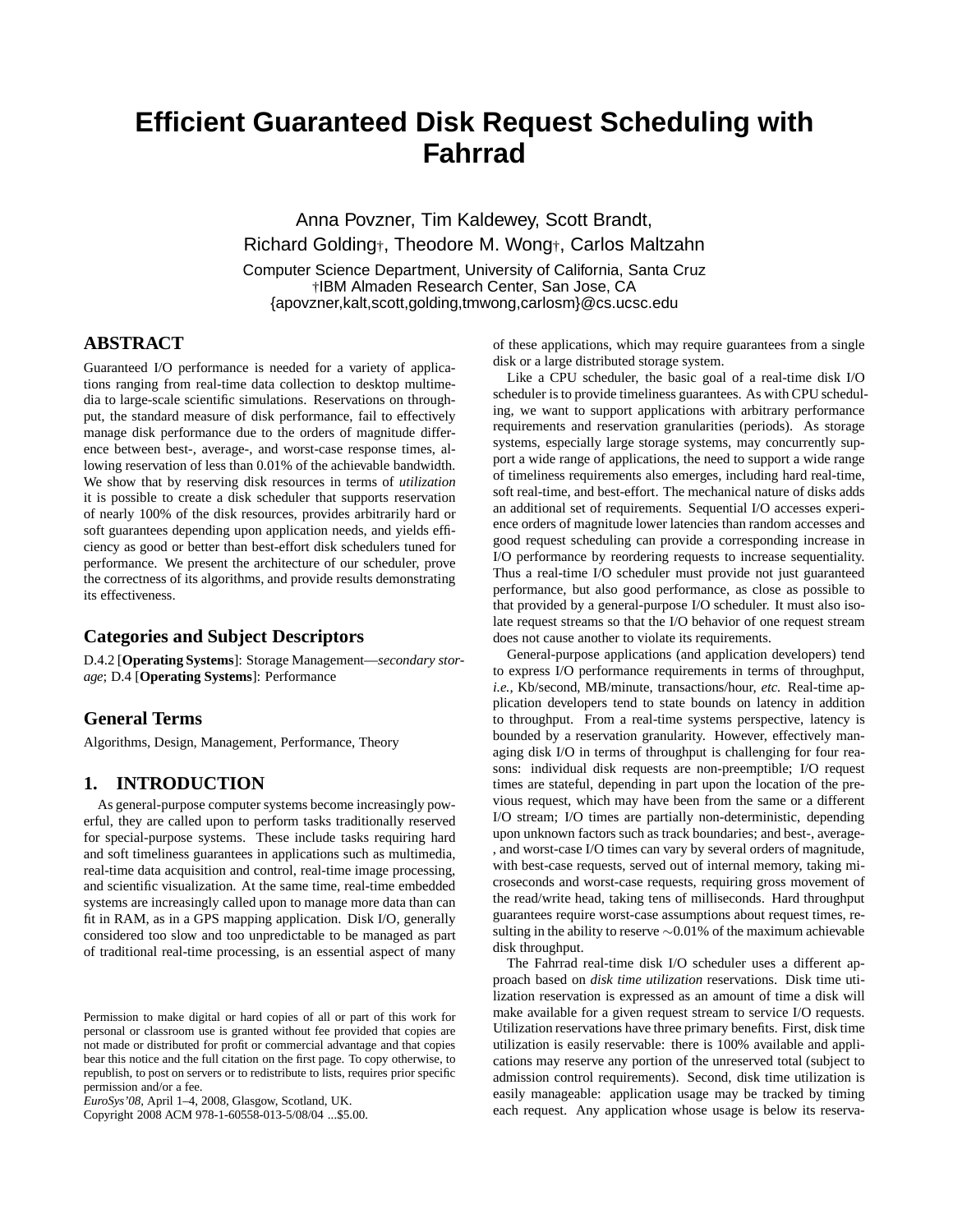tion may make additional requests until its reservation has been met and any application whose utilization reservation has been met must wait for service. Third, disk time utilization reservations encapsulate knowledge about application I/O behavior, avoiding the need to make worst-case assumptions and allowing applications to reserve and the system to provide—and guarantee—significantly better disk throughput than would otherwise be possible.

The primary contribution of this work is the presentation of a general-purpose I/O scheduler capable of providing hard guarantees while maintaining performance that can exceed that of besteffort general-purpose I/O schedulers. In so doing, we demonstrate the effectiveness of utilization as a means of managing disk performance and demonstrate that resource reservations and I/O performance are not mutually incompatible.

We begin by describing the Fahrrad scheduling model, prove the correctness of a basic scheduler based on this model, then discuss extensions designed to address practical disk I/O issues. We conclude with results from our implementation showing the effectiveness of our Fahrrad implementation.

# **2. THE FAHRRAD SCHEDULING MODEL**

In our system, I/O reservations are made via a broker. The broker decides if a reservation is feasible (and allowed) and informs both the requester and the I/O system of successful reservations. In order to make utilization reservations, a requester specifies its desired throughput and/or latency and its expected I/O behavior (sequentiality, burstiness, etc.) to the broker. The broker translates these into the utilization and granularity required to support the desired throughput and latency given the application I/O behavior.

Although potentially difficult to specify for arbitrary applications, applications requiring I/O guarantees often know their I/O behavior: multimedia applications have highly sequential access patterns, high-performance scientific applications have highly regular access patterns, etc. Given knowledge about disk or I/O subsystem performance characteristics, it is relatively easy to translate throughput and I/O behavior into utilization. Thus, as long as our I/O system can guarantee utilization, it can in effect guarantee throughput, but without the worst-case assumptions (and performance) that plague throughput-based reservations. Where nothing is known about the I/O behavior, we can assume the worst-case, resulting in no worse performance than with throughput-based schedulers.

Latency is a combination of the delay imposed in the scheduler and the delay caused by applications queueing up requests. Appropriate translation from expected I/O behavior and throughput into utilization bounds the delay caused by an application. If an application sends I/O requests according to its reservation, its requests will be queued no longer than the application-specified reservation granularity (period), bounding the latency imposed by the scheduler. This can be formalized with a queueing theoretic model and is demonstrated empirically in Section 9.3.

Once translated into utilization, the feasibility test for admission control is simply whether or not the sum of the utilizations on a given disk or I/O subsystem exceeds 100%. Additional policies, for instance those based on QoS contracts, may impose additional constraints.

Our Fahrrad scheduler is designed to guarantee utilization reservations while maintaining high I/O performance. In Fahrrad, reservations are associated with I/O streams. An I/O stream may service requests from any logical entity: an application, set of applications, host, virtual host, set of hosts, set of users, *etc.*

This architecture implicitly assumes that the performance of the disk can be known for an individual I/O stream. This is true to

the degree that an application's performance is related to its behavior. Interference from other I/O streams can affect application performance, but Fahrrad both mitigates and, where unavoidable, accounts for these effects. Poor data layout can also affect performance by turning a logically sequential request stream into a physically random access pattern. We assume good layout of data on the disk platter, but some degree of uncertainly will remain due to layout and other disk peculiarities, *e.g.,* recalibrations to account for thermal expansion. This degree of uncertainty can be empirically quantified, and much of it can be offset by buffering I/Os and reserving a small amount of "overhead" utilization.

Our system distinguishes between hard and soft timeliness requirements only during I/O reservations. Hard real-time applications require worst-case disk performance assumptions. Soft requirements allow a certain degree of uncertainty about disk performance and so the broker can use knowledge of request time distributions to make less than worst-case assumptions for reservations. After the reservations are made, our Fahrrad scheduler provides hard utilization guarantees for all I/O streams.

The RBED CPU scheduler [2] addresses many of our goals in the context of CPU scheduling. It provides robust, guaranteed, integrated real-time scheduling of processes with a wide range of different timeliness requirements, and guarantees isolation among the processes regardless of their run-time behavior. Fahrrad extends RBED to disk I/O scheduling. Like RBED, Fahrrad allows applications to reserve utilization—in this case disk utilization—and specify deadlines at which the reservation must be met. And similar to RBED, applications may make arbitrarily hard or soft reservations. I/O request dispatching is based loosely on EDF [10], but aggressive request reordering is made possible via a Disk Scheduling Set (DSS) which enables extremely good performance; in some cases better than that of performance-tuned best-effort I/O schedulers.

In extending the RBED scheduler, Fahrrad similarly implements the Resource Allocation/Dispatching (RAD) scheduling model. The RAD model is based on the observation that scheduling consists of two separable resource management questions: *How much* resource to allocate to a process? and *When* to provide the process those allocated resources? In the context of CPU scheduling, RAD has two layers: resource allocation, which ensures feasible resource allocation and maps application requirements into *rate* and *deadline* parameters, and dispatching, which chooses which process to execute based upon those parameters. Rate and deadline have been shown to be sufficiently flexible to enable a scheduler to support a full spectrum of timeliness requirements [9].

Because disk I/O is stateful, adapting RAD to disk scheduling requires the addition of a third layer concerned with I/O request *ordering*. Fahrrad orders individual I/O requests by logically gathering as many requests as possible into a set with the property that the I/O requests in the set can be executed in any order without violating any guarantees. Fahrrad then schedules the requests in this set using an appropriate head scheduling algorithm with the goal of executing the requests as fast as possible. Although intuition suggests that SSTF should provide the most efficient schedule, this does not always turn out to be the case, as we discuss in Section 6.

We present our Fahrrad scheduler as follows. We first describe the basic I/O scheduler that guarantees utilization reservations as long as all I/O requests are available at the beginning of each period. It accounts for the non-preemptability of disk requests, but it neither provides good performance nor ensures throughput isolation between streams. Section 3 presents the formal basis for the basic scheduler, and Section 4 provides its implementation details. Section 5 shows how to improve the scheduler to account for request statefulness, and thus how to get good performance, without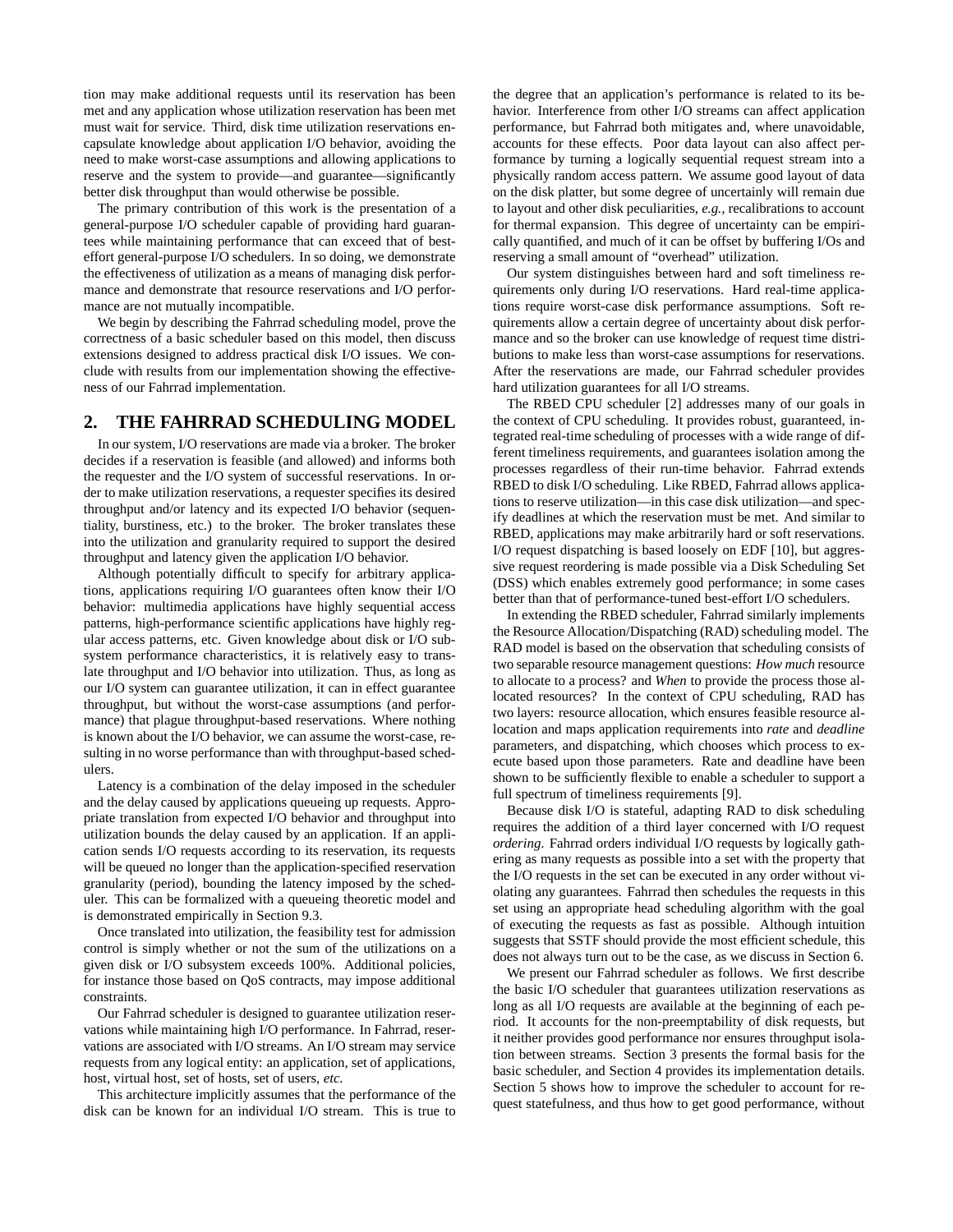losing the guarantees we prove for the simplified model. Section 6 shows how to provide isolation between I/O streams. Section 7 removes the assumption that all I/O requests are available at the beginning of each period and shows how Fahrrad deals with unqueued I/O requests. Finally, Section 8 discusses further performance enhancements.

# **3. FAHRRAD SCHEDULER THEORY**

Our basic I/O scheduler guarantees utilization reservations as long as all I/O requests are available at the beginning of each period. In this section, we provide a feasibility test for scheduling tasks in the basic scheduler and prove its correctness. We also quantify the additional reservation needed to guarantee the reserved utilization as a result of the non-preemptability of I/O requests.

#### **3.1 Task model**

A unit of disk I/O reservation is a related set of requests called a request stream. The requests may come from a single user, process, application, or set of these. A reservation for a real-time I/O stream consists of the *disk time utilization* and the *period* of the stream. The utilization specifies the percentage of disk time required to execute requests from the I/O stream. The period specifies the granularity with which the I/O stream must receive its reserved utilization.

In a system with *n* I/O request streams, a task *T<sup>i</sup>* corresponds to stream *i* with utilization  $u_i$  and period  $p_i$ . Each task is a sequence of periodic jobs  $J_{i,j}$ , with release time  $r_{i,j} = d_{i,j-1}$ , deadline  $d_{i,j} = r_{i,j} + p_i$ , and budget  $e_i = u_i \cdot p_i$ . Each job  $J_{i,j}$  is a sequence of  $m_{i,j}$  I/O requests  $R_{i,j,k}$ . Table 1 summarizes the notation used throughout this paper.

Jobs are preemptible, but individual I/O requests are not. The execution times of I/O requests vary, but the worst-case request time (WCRT) is bounded by the worst-case seek time of the device plus the maximum rotational delay plus the time required to transfer the data and is empirically determinable with a high degree of confidence. We use constant WCRT, because we use constant 4K request sizes for our request accounting, which matches the size that many systems actually send. If we are presented with large I/O requests, we execute each of them as one request logically broken into 4K chunks. Except to fit within the reserved utilization, such requests will not be physically broken up. In practice, we have determined WCRT by finding the maximum response time of highly random workloads and discarding a small number of outliers (0.1%). These outliers can be accomodated by a small "overhead" utilization reservation. We initially assume that all I/O requests are queued up at the beginning of each period.

Our model is slightly different from the basic task model used in CPU scheduling in that jobs are further divided into non-preemptible I/O requests analogous to non-preemptible portions of CPU jobs, *e.g.* when a job is in a critical section. We use previous work on real-time CPU scheduling with non-preemptible regions in the analysis of our model.

# **3.2 Meeting deadlines**

We assume that each request takes no more than WCRT and each job  $J_{i,j}$  is a sequence of  $m_{i,j}$  requests. We now prove a feasibility test for scheduling such jobs under EDF based on the utilization required for each I/O stream and a little extra to account for blocking due to the non-preemptability of I/O requests.

#### **1:** Notations

- *n* number of I/O streams in the system
- *Ti* task which corresponds to an I/O stream
- $u_i$  disk time utilization of task  $T_i$
- $p_i$  period of task  $T_i$
- $e_i$  budget of each job of  $T_i$ ,  $e_i = u_i \cdot p_i$
- $J_{i,j}$ job of task *T<sup>i</sup>*
- $r_{i,j}$  release time of job  $J_{i,j}$ <br>*d<sub>i, <i>j*</sub> deadline of job  $J_{i,j}$
- *di*, *<sup>j</sup>* deadline of job *Ji*, *<sup>j</sup>*
- $m_{i,j}$  number of I/O requests in job  $J_{i,j}$
- $R_{i,j,k}$ I/O request of job *Ji*, *<sup>j</sup>*
- $\alpha_{i,j,k}$  actual execution time of request  $R_{i,j,k}$
- $\rho_{i,j,k}$ (micro-)release time of request  $R_{i,j,k}$
- $\delta_{i,j,k}$ (micro-)deadline of request  $R_{i,j,k}$

THEOREM 1. *Given a set of periodic tasks T<sup>i</sup> with period p<sup>i</sup>* consisting of jobs  $J_{i,j}$ , each consisting of a stream of  $m_{i,j}$  non*preemptible I/O requests*  $R_{i,j,k}$ *, each of which takes*  $\mathfrak{a}_{i,j,k} \leq WCRT$ such that  $\forall i, j$   $\left( \sum_{k=1}^{m_{i,j}} \alpha_{i,j,k} \leq e_i \right)$ , Earliest Deadline First (EDF) *will determine a feasible schedule of I/O requests, as long as*

$$
U = \sum_{i=1}^{n} u_i + \frac{WCRT}{\min_{1 \leq l \leq n} (p_l)} \leq 1
$$

In proving the theorem we use two lemmas by Liu [11] (pp. 163– 164). The first specifies how long a task can be blocked due to the non-preemptibility of other tasks in the system. This happens whenever a non-preemptible region of a task with lower priority (a later deadline) is executing when a task with higher priority (an earlier deadline) is released. In the worst case the high priority task may have to wait for the entire duration of the non-preemptible region of the lower priority task. Under EDF, any task may have higher priority than any other, depending upon the phasing of the deadlines, and so we get the following lemma.

LEMMA 1. *(Liu) In a system with n tasks scheduled by EDF, the maximum blocking time bi*(*np*) *of a task due to non-preemptivity is given by*

$$
b_i(np) = \max_{1 \leq l \leq n} \theta_l
$$

*Where* θ*<sup>l</sup> denotes the longest non-preemptible portion of any job in task T<sup>l</sup> .*

The second lemma defines a utilization-based schedulability condition for EDF when executing tasks that may block, either by selfblocking or due to the non-preemptibility of other tasks. It is the standard EDF schedulability condition with an additional term accounting for the blocking time.

LEMMA 2. *(Liu)* A task  $T_i$  with utilization  $u_i$ , deadline  $D_i$ , pe*riod*  $p_i$ , budget  $e_i = u_i \cdot p_i$  and total blocking time  $b_i$  is schedulable *with other independent periodic tasks on a processor according to the EDF algorithm if*

$$
\sum_{l=1}^{n} \frac{e_l}{\min(D_l, p_l)} + \frac{b_i}{\min(D_i, p_i)} \le 1
$$

The system is schedulable if the condition is met for every  $i =$ 1,2,...,*n*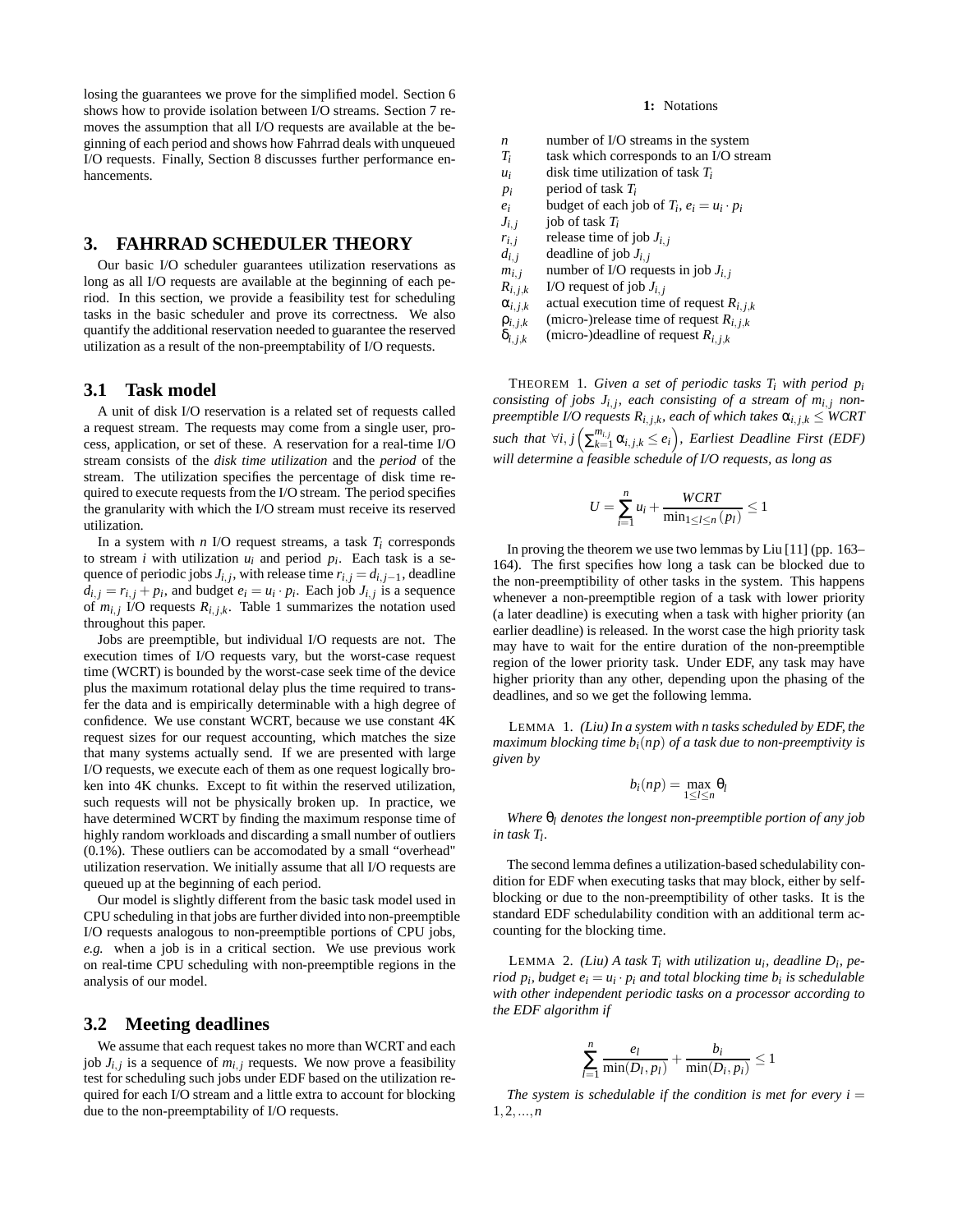We are now ready to prove the theorem.

PROOF. The longest non-preemptible portion of any job is a single I/O request, each of which is bounded by the worst-case request time (WCRT). Thus by Lemma 1, the maximum blocking time of any task due to non-preemptability  $b_i(np) = WCRT$ . Our jobs do not block themselves, so  $b_i = b_i(np) = WCRT$ .

Lemma 2 says that a system of tasks *T<sup>i</sup>* is schedulable if

$$
\forall i \left( \sum_{l=1}^{n} \frac{e_l}{\min(D_l, p_l)} + \frac{b_i}{\min(D_i, p_i)} \le 1 \right) \tag{1}
$$

In our system,  $\forall l(D_l = p_l)$  and  $b_i = \text{WCRT}$ , and so Equation 1 is equivalent to

$$
\forall i \left( \sum_{l=1}^{n} \frac{e_l}{p_l} + \frac{\text{WCRT}}{p_i} \le 1 \right)
$$

We know that  $e_l/p_l = u_l$  and

$$
\forall i \left( \frac{\text{WCRT}}{p_i} \right) \leq \frac{\text{WCRT}}{\min(p_i)}
$$

and so a system of tasks  $T_i$  in our system is schedulable if

$$
\sum_{l=1}^{n} u_l + \frac{\text{WCRT}}{\min(p_i)} \le 1
$$

In other words, a task set that would be feasible under preemptive EDF (*i.e.* where  $\sum u_i \leq 1$ ) is feasible in our system as long as we reserve enough extra time for 1 worst-case request in the task with the shortest period  $\left(\frac{\text{WCRT}}{\min(p_i)}\right)$ .

# **3.3 Guaranteeing utilization**

Theorem 1 ensures that if we have  $m_{i,j}$  requests per period and  $\sum_{k=1}^{m_{i,j}} \alpha_{i,j,k} = e_i$  then our utilization guarantees are met. However, request service times are not known *a priori* and are partially nondeterministic: they can only be known after the request has completed. Therefore,  $m_{i,j}$  can only be determined at run-time, after the utilization guarantee has been met, by counting the number of requests required to achieve the reserved utilization.

Because requests are non-preemptible with maximum potential execution time WCRT, we cannot issue a request unless the job has at least WCRT time remaining in the current period. In order to guarantee the desired budget  $e_i$  to each job  $J_{i,j}$  the scheduler must actually budget  $e_i$  + WCRT. In other words, in order to guarantee utilization  $u_i = \frac{e_i}{p_i}$  we must reserve utilization  $u_i / = \frac{(e_i + \text{WCRT})}{p_i}$ . This is expressed formally in the following Theorem:

**THEOREM** 2. *Given a set of tasks*  $T_i$  *consisting of jobs*  $J_{i,j}$  *with budget ei , each job consisting of a series of requests Ri*, *<sup>j</sup>*,*<sup>k</sup> with actual execution time*  $\alpha_{i,j,k} \leq WCRT$  *known immediately after completion of the request, in order to guarantee the budget ei in each period the scheduler must reserve*  $u_i \ell = u_i + WCRT/p_i$ *.* 

#### PROOF. By contradiction.

Suppose we reserve  $u_i t = u_i + \gamma / p_i$ , where  $\gamma$  < WCRT. Then we have budget  $e_i t = e_i + \gamma$  for each job  $J_{i,j}$ .

Suppose further that a particular job  $J_{l,m}$  consists of a request stream of requests  $R_{l,m,k}$  such that

$$
\sum_{k=1}^n \alpha_{l,m,k} = e_i
$$

and therefore

$$
\sum_{k=1}^{n-1} \alpha_{l,m,k} = e_i - \alpha_{l,m,n}
$$

The scheduler cannot issue request  $R_{l,m,n}$  unless job  $J_{l,m}$  has enough budget remaining for the request's worst-case, WCRT. Thus we get the inequality

$$
e_i - \alpha_{l,m,n} + \text{WCRT} \leq e_i + \gamma
$$

 $\alpha$ <sub>l,*m*,*n*</sub> can be arbitrarily small (for example, when serving a small request out of the track buffer), and so we have

$$
e_i + \text{WCRT} \leq e_i + \gamma
$$

This contradicts the assumption that  $\gamma$  < WCRT.  $\Box$ 

Theorem 2 says that in order to guarantee the reserved utilization to a request stream regardless of the I/Os it requires and the amount of time they take, we must reserve enough utilization for one extra worst-case request per period.

# **4. BASIC FAHRRAD SCHEDULER**

To meet the condition of Theorems 1 and 2, the broker reserves extra time for one worst-case request for the stream with the shortest period and one additional request per period for each I/O stream. The broker admits a new I/O stream if the sum of the augmented utilizations of the new and existing streams plus the non-preemptibility overhead are less than or equal to 100% of the disk utilization. In practice, as long as the periods are not too short (*i.e.,* seconds or longer), these overheads are insignificant. I/O streams that do not require real-time guarantees are combined into one best-effort stream, which receives the utilization left over from the real-time streams. The scheduler reserves a minimum utilization (nominally 2%) for the best-effort stream to make sure that it is not starved completely.

The basic scheduler architecture consists of *request stream queues* and a *request dispatcher* as shown in Figure 1. Each request queue contains the requests from a single I/O stream and requests are ordered by their arrival times. The request dispatcher takes requests from request queues and sends them to the disk while ensuring that streams get their reserved utilization in each stream period without exceeding their reservations.

To help the request dispatcher do accounting of how many requests it can (and must) dispatch per period within each streams' reserved utilization, we assign a *micro-deadline*  $\delta_{i,j,k}$  to each request in each stream. Given the micro-deadline  $\delta_{i,j,k-1}$  of the preceding request, the micro-deadline  $\delta_{i,j,k}$  of the current request is assigned

$$
\forall i, j, k: \delta_{i,j,k} \leftarrow \delta_{i,j,k-1} + \frac{\text{WCRT}}{u_i}
$$

Since micro-deadlines are assigned in evenly spaced intervals of length WCRT/*u<sup>i</sup>* , the number of requests with micro-deadlines earlier than the stream's deadline is  $|e_i/\text{WCRT}|$  which is the minimum number of requests we must issue in the beginning of the period.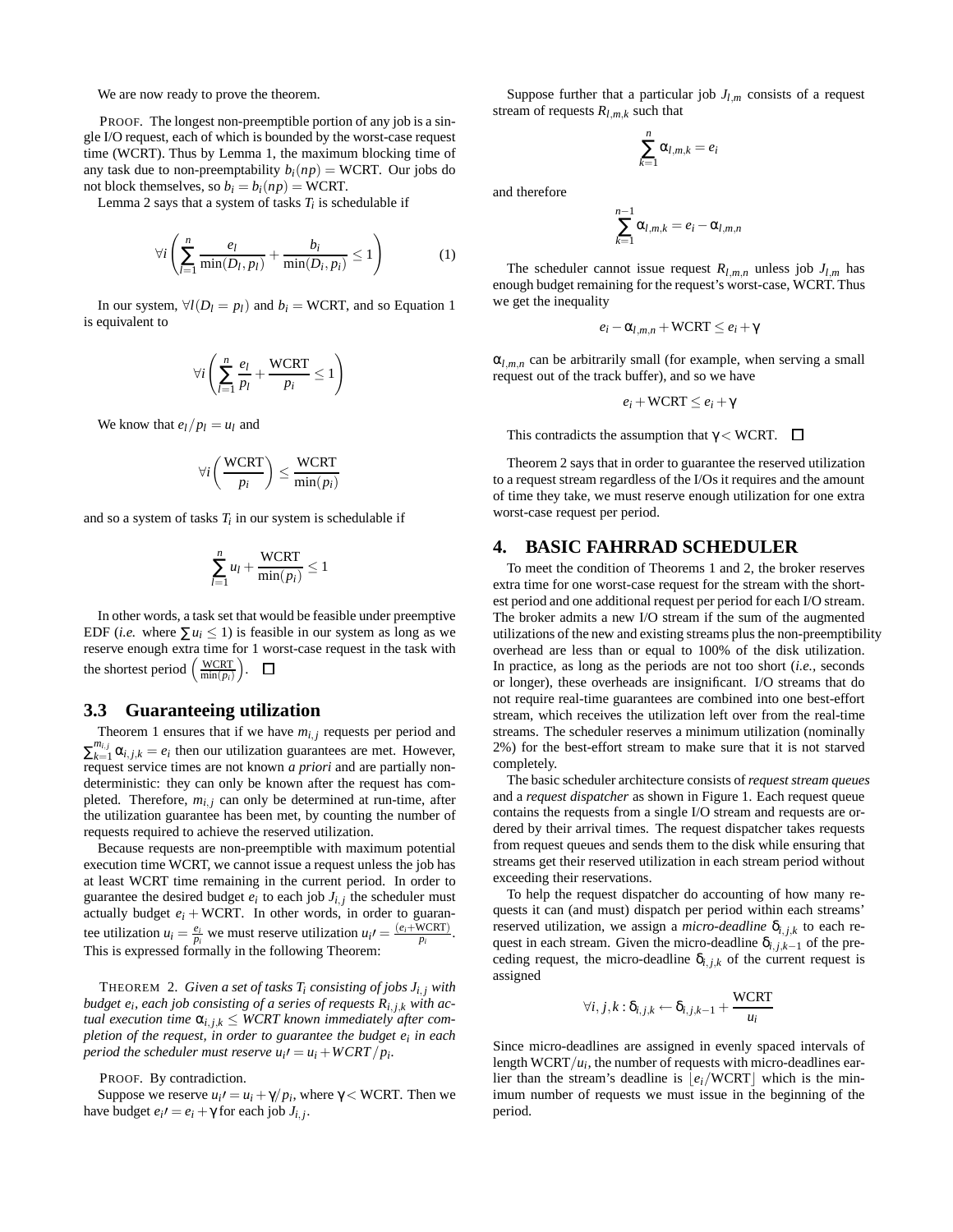

**1:** Basic Fahrrad architecture.

At the beginning of each period, the request dispatcher sends requests to the disk in Earliest Micro-Deadline First (E*µ*DF) order, as long as their micro-deadlines are less than or equal to the current period. Each time a request completes, the scheduler measures its actual execution time  $\alpha_{i,j,k}$ , and if  $\alpha_{i,j,k}$  < WCRT, it adjusts the micro-deadlines of all requests in stream *i* as follows:

$$
\forall j, l: \delta_{i,j,l} \leftarrow \delta_{i,j,l} - \frac{\text{WCRT} - \alpha_{i,j,k}}{u_i}
$$

In practice, micro-deadlines are stored as offset of per-stream value, and offset is updated in constant time.

Any request whose updated micro-deadline is earlier than its stream's deadline will also be sent to the disk in the current period. As an example, consider stream A shown in Figure 1 with 20% utilization reservation and a period of 250 ms. If WCRT = 25 ms, this reservation is capable of servicing at least 2 requests per period. Initially the micro-deadlines of the first three requests are 125 ms, 250 ms, and 375 ms. The dispatcher issues the first and second requests in the beginning of the period. If the first request takes only 5 ms, the micro-deadlines of the second and third requests become 150 ms and 275 ms. If the second request also takes 5 ms, the micro-deadline of the third request becomes 175 ms < 250 ms, and this request is also sent to the disk in this period. The scheduler will keep shifting micro-deadlines as requests complete and will continue to issue requests from the stream until the microdeadline of the request at the head of the request queue is greater than the deadline. When that occurs, the utilization reservation has been met.

Shifting micro-deadlines correctly accounts for the disk time used by each stream per period. Initially the dispatcher issues  $m_i =$ ⌊*ei*/WCRT⌋ requests for each stream *i*. Suppose each request takes time  $\alpha_{i,j,k} \leq \text{WCRT}$ , and let  $x = \sum_{k=1}^{m_i} \alpha_{i,j,k}$ . We show that the scheduler correctly dispatches  $|(e_i - x)/WCRT|$  more worst-case requests during this period to meet its utilization reservation (this will repeat until the scheduler cannot fit any more requests in this period).

Initially, the micro-deadline of the  $m_i$ <sup>th</sup> request is  $\delta_{i,j,m_i} = r_{i,j} +$  $m_i \cdot \text{WCRT}/u_i$ . After shifting micro-deadlines, the release time of  $(m_i + 1)$ 'th request is the modified  $\delta_{i,j,m_i}$ 

$$
\rho_{i,j,m_i+1} = r_{i,j} + \frac{m_i \cdot \text{WCRT}}{u_i} - \frac{m_i \cdot \text{WCRT} - \sum_{k=1}^{m_i} \alpha_{i,j,k}}{u_i}
$$

which reduces to  $\rho_{i,j,m_i+1} = r_{i,j} + x/u_i$ . The remaining time  $\gamma_i$  of stream *i* left in the current period

$$
\gamma_i = d_{i,j} - \rho_{i,j,m_i+1} = d_{i,j} - r_{i,j} - \frac{x}{u_i} = p_i - \frac{x}{u_i}
$$

The number of evenly spaced intervals of length  $WCRT/u_i$  in interval  $\gamma_i$  is  $(p_i - x/u_i) / (WCRT/u_i) = (e_i - x) / WCRT$ . So the number of worst-case requests that fits into this interval is  $|(e_i - x)/WCRT|$ .

# **5. DEALING WITH THE STATEFUL NATURE OF DISK I/O**

We extend the basic architecture to allow efficient reordering of disk requests without violating any utilization guarantees. While dispatching requests in E*µ*DF order guarantees deadlines, it provides poor performance because it ignores the cost of seeking the disk head. Request reordering addresses the statefulness of disk I/O by rearranging queued disk requests so as to minimize the total movement of the read/write head needed to service those requests. Since requests from a single stream are more likely to be close to each other on disk than requests from different streams, this often means taking several requests in a row from a single request stream, violating the E*µ*DF ordering. However, as head movement takes time, minimizing it by re-ordering requests can significantly improve throughput.

Many algorithms exist for optimizing disk performance by minimizing seek time. Their performance is generally limited by the actual requests in the queue—reordering can only achieve so much and by the need to eventually service all requests. Since best-effort I/O schedulers do not know the acceptable latency bounds on requests in individual streams, a system-level heuristic is applied to bound the amount of time a disk request can languish without service.

In real-time disk scheduling, reordering may not be as flexible as in non-real-time systems because it must not violate guarantees. With very short deadlines this has the potential to decrease performance unacceptably. On the other hand, because we know the deadlines of each I/O stream (however they were determined), we need not guess at heuristics in an effort to be fair. With all but the shortest deadlines, this has the potential to increase overall throughput relative to best-effort I/O schedulers, an effect we have seen in our implementation.

#### **5.1 Efficient request reordering**

The extended Fahrrad architecture consists of four parts: *request stream queues*, the *Disk Scheduling Set* (DSS), the request *dispatching policy*, and the request *ordering policy*. The request dispatching policy moves requests from the request stream queues to the DSS such that the DSS always contains the largest set of requests that can be executed in any order without violating utilization reservations.

The request dispatching policy determines a *request horizon* the earliest deadline in the system—and moves all requests with micro-deadlines no later than the request horizon into the DSS. In the example shown in Figure 2, the first horizon is the deadline of stream A,  $d_{A,1} = 250$  ms, so all requests in all streams with microdeadlines  $\delta_{i,j,k} \leq d_{A,1}$  are moved into the DSS.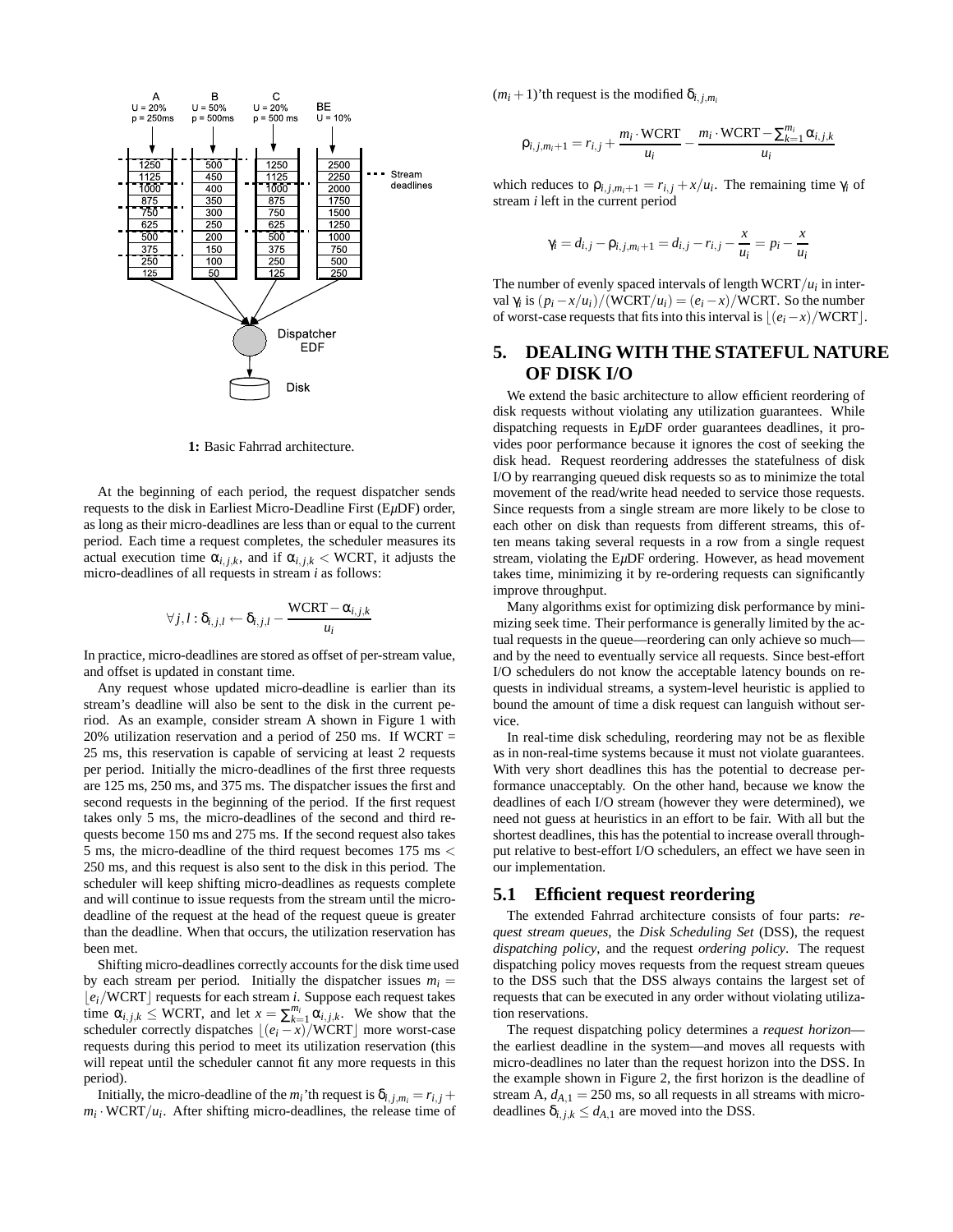

**2:** Example of dispatching to the DSS.

Since this includes all of the requests from the stream with the earliest deadline, executing all of the requests in the DSS—in any order—is guaranteed to execute all of the requests required to meet the earliest deadline in the system. We now show that it is always possible to do so before the deadline, regardless of the order in which the requests are executed.

First, the total disk time needed to guarantee execution of all requests in the DSS does not exceed the time left before the horizon. Suppose this time is *x*. Since micro-deadlines are assigned in evenly spaced intervals of size  $WCRT/u_i$ , there are  $\lfloor x \cdot u_i / WCRT \rfloor$ worst-case requests in the DSS from each stream *i*. The total disk time *y* needed to guarantee requests from all streams is therefore

$$
y = \sum_{i=1}^{n} \text{WCRT} \cdot \lfloor \frac{x \cdot u_i}{\text{WCRT}} \rfloor
$$
  
\n
$$
\leq \sum_{i=1}^{n} \text{WCRT} \cdot \frac{x \cdot u_i}{\text{WCRT}}
$$
  
\n
$$
= x \cdot \sum_{i=1}^{n} u_i
$$

 $\sum_{i=1}^{n} u_i \leq 1$ , so we have the inequality

$$
y \leq x \cdot \sum_{i=1}^{n} u_i \leq x.
$$

This means that there is enough time to execute all requests in (or moved to) the DSS before the horizon if they take no more than their worst-case time. One can view the DSS as a set of WCRT slots and moving requests to the DSS as filling the slots. It is easy to see that the order of the slots does not matter, since they are all of equal size.

We now consider the case when requests take less than WCRT. If a request takes less than WCRT, the micro-deadlines of all requests of its stream are shifted as described in the previous section. The request dispatcher moves requests whose micro-deadlines have become less than or equal the request horizon into the DSS. Admitting new requests to the DSS does not violate any guarantees for requests currently in the DSS, because shifting micro-deadlines assumes worst-case time for requests that are not yet executed and the argument is similar to the argument given above. Thus reordering in the DSS does not violate any utilization reservations.

When all requests in the DSS are executed and the micro-deadlines of all requests in all stream queues are greater than the current request horizon, the horizon is moved up to the next earliest deadline and the DSS is again filled with requests. If disk time in the DSS did not fit an integral number of requests, the horizon is moved up earlier (but not more than one WCRT earlier). This ensures that the disk time unused in the previous scheduling interval will be available in the next scheduling interval.

We can use C-SCAN or SSTF as our reordering policy, because they both generally provide good performance. Both ensure that most contiguous requests in the DSS will be serviced sequentially, providing good performance for those streams whose requests have good locality. Because micro-deadlines are continually adjusted as requests are serviced and more requests are moved to the DSS if there is enough disk time budget, the potential locality can be significant. In particular, if stream A in Figure 2 is sequential, a locality-respecting ordering algorithm can continually service requests from stream A until it reaches its budget of 50 ms, greatly improving the performance of that stream.

# **6. ISOLATION FOR THROUGHPUT GUAR-ANTEES**

The Shortest Seek Time First (SSTF) algorithm, which we initially implemented in the DSS, provides good performance when DSS sizes are big, because there is a lot of opportunity for reordering. However, the size of the DSS is limited by the request horizons, which may be short even if only one stream in a system has a short period, imposing additional seeks on all request streams and thereby limiting performance. This is unacceptable, as we ultimately want to be able to make throughput guarantees based on our utilization reservations; each stream's performance must be based only on its I/O behavior, not that of other streams.

#### **6.1 Early deadline extension**

As soon as a stream has used its budget for the current period, it has met its deadline and its next job can be released and its deadline extended to the end of the next period. When the job with the earliest deadline does this the horizon is advanced to the next earliest deadline in the system, allowing more requests into the DSS. This does not cause any deadlines to be violated because we only allow new requests into the DSS after we have met the earliest deadline. The new horizon is the next earliest deadline, so the DSS will again contain only requests with micro-deadlines ≤ the earliest (unmet) deadline. In other words, we always maintain the invariant that the DSS contains all and only those requests whose micro-deadline is less than or equal to the earliest deadline in the system. We showed in Section 5 that executing these requests in any order will not violate the deadline of the stream with the earliest deadline.

The ordering policy can ensure that the horizon is extended as quickly as possible by scheduling *bottleneck requests*—requests from the stream with the earliest deadline—first. Fahrrad therefore uses EDF on stream deadlines in the DSS and SSTF for requests of streams with the same deadlines. This policy provides better performance isolation because bottleneck streams do not impose seeks on other streams in each period, because they are serviced continuously until the stream with the next deadline becomes the bottleneck stream.

#### **6.2 Accounting for seeks from other streams**

EDF scheduling when all requests are available at the beginning of each period removes all but two extra seeks not caused by interstream seeking. At least one seek is required to and away from the stream whose deadline is the request horizon.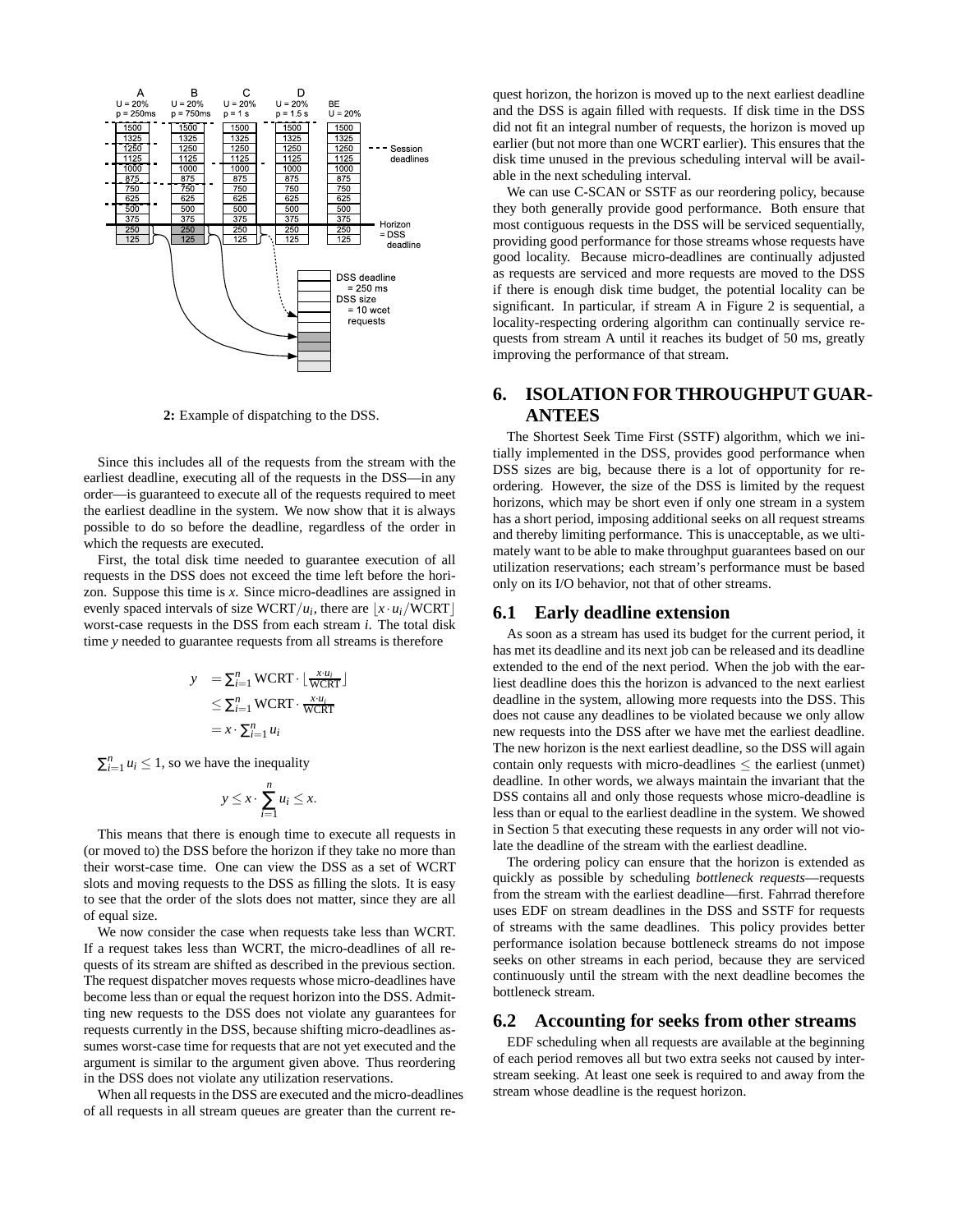THEOREM 3. *The number of seeks S required to process n streams of requests*  $\leq \sum_{i=1}^{n} (s_i + 2)$ *, where*  $s_i$  *is the number of seeks required to process the requests of stream i when handled in isolation, i.e. without interference from requests belonging to any other stream.*

PROOF. Assume we have *n* streams of requests, each requiring  $\alpha_i$  seeks when run in isolation. By definition, we have to process some requests from stream *i* within each period of stream *i*. The seeks between requests of stream *i* and other requests of stream *i* are no different from when the stream is processed in isolation and sum up to *s<sup>i</sup>* . The only extra requests are those between requests of stream *i* and stream *j*. These are imposed once per period as we seek to and from the requests of the stream with the earliest deadline.

## $\Box$

Thus in order to guarantee isolation we must reserve for each stream utilization  $u_i / l = u_i / + 2 \cdot \frac{WCRT}{p_i} = u_i + 3 \cdot \frac{WCRT}{p_i}$ . This limits the impact of imposed seeking to the stream responsible for the seek, and guarantees throughput isolation between streams in the case where all requests are queued up at the beginning of each period.

# **7. DEALING WITH UNQUEUED REQUESTS**

Our discussion so far has assumed that all requests are available at the beginning of each period. In practice, applications send I/O requests in varying patterns. Some applications may only have a few outstanding requests in their queues and the timing of request arrivals during the period may vary. To provide good guarantees we would like to hold onto reservations as long as possible so that a stream has the greatest possible chance of using its reservation regardless of when its requests arrive.

To accommodate time-varying request arrival patterns, the scheduler holds onto reservations by holding empty slots in the DSS for tasks that do not have enough requests queued up. Empty slots are expired no later than the job's deadline if requests do not arrive to fill them. Empty slots have the potential to negatively impact performance in two ways. First, unqueued requests may cause extra seeks as the head moves between requests of different (queued) request streams instead of contiguously servicing all of the requests of the process with the earliest deadline. Second, an empty slot due for execution is the disk equivalent of a task blocking itself during its period. As discussed in Section 4 and quantified in Lemma 2, such self-blocking must be accounted for in the utilization calculations.

This leads to mutually conflicting goals: To make good guarantees we want to hold empty slots as long as possible, but to avoid the overhead from the extra seeks needed to seek between the requests of the stream which now has an empty slot and those of some stream with a filled slot we would prefer to immediately expire the slot of the offending task. If the request arrival pattern is known ahead of time, it can be accounted for in the utilization reservations. In the worst case, where all requests may arrive at the end of the period, this leads to too much overhead. Caching can help by queuing requests in one period and servicing them in the next, but some requests are uncacheable. Read-modify-write workloads, for example, will not queue up the write until after the read has completed and some processing has been done.

Our solution lies somewhere in between: empty slots can be held, but the stream responsible for the seeking, by virtue of not having its requests queued up, must be billed for the additional seeks that result. This overhead affects only the stream that failed to queue up its requests, as desired. To the degree that this "lumpy"

request distribution can be characterized, it can be accounted for in the stream's reservation. Otherwise, the performance of the offending stream must simply suffer.

## **7.1 Current implementation**

Our current implementation holds stream's reservations as long as possible. The scheduler creates empty slots for tasks that do not have enough requests queued up, assigns micro-deadlines to them and moves them to the DSS using the same policy we use for actual requests. Therefore, the DSS is essentially a set of WCRT slots, either empty or filled with requests. The reordering policy sends actual requests to the disk, ignoring empty slots. If a request arrives whose stream has one or more empty slots in the DSS, the request fills the stream's empty slot with the earliest micro-deadline. When only empty slots are left in the DSS, the scheduler starts expiring empty slots and their disk time is donated to other streams.

The scheduler currently donates the disk time from expired slots dynamic slack—to the best-effort stream. If there are no best-effort requests, the scheduler idles the disk. There are more efficient ways to donate slack and in the future we will explore using slack to improve the performance of soft real-time tasks, analogous to what has been done for CPU scheduling [8].

The slot expiration algorithm works as follows. Suppose there are *k* empty slots in the DSS and the horizon is *h*. Then the first slot expires at time  $t_{exp} = h - WCRT \cdot k$  if there are no I/O requests in the DSS. At time *texp*, the scheduler chooses the slot with the earliest micro-release time, equal to the micro-deadline of the previous slot,  $\rho_{i,j,k} = \delta_{i,j,k-1}$ . If there is more than one such slot, the slot from the stream with the earliest deadline is chosen. The scheduler then fills this slot with a request from another stream, and this request is dispatched to the disk. The expiration time is reset to  $t_{exp}$  =  $h$  − WCRT ·  $(k - 1)$ , and it may be reset again as slots are filled with requests to account for the actual number of empty slots.

#### **7.2 It's not all bad news**

If a request arrives after its slot expires, the stream loses some portion of its reserved utilization. However, in contrast to our earlier assumption that all requests must be queued up at the beginning of the period, we now show that as long as requests arrive before their micro-release times the scheduler guarantees that their slots never expire.

**LEMMA** 3. *Empty slots do not expire until time t*  $\geq \rho_{i,j,k}$ δ*i*, *<sup>j</sup>*,*k*−1*, the micro-release time of the request Ri*, *<sup>j</sup>*,*<sup>k</sup> that fills the slot.*

PROOF. By contradiction.

Assume that a slot has expired at time  $t < \rho_{i,j,k}$ .

In our implementation, when a slot is expired, there are no full slots in the DSS and the slot has the earliest micro-release time of any slot in the DSS, *i*.e.

$$
\forall x, y, z : \rho_{i,j,k} \leq \rho_{x,y,z}
$$

Suppose there are *k* slots in the DSS and *h* is the horizon. By our algorithm  $t = h - WCRT \cdot k$  and by our assumption all microrelease times of slots in the DSS should be in the interval  $(t, h)$ , therefore

$$
\forall x, y, z : h - \text{WCRT} \cdot k < \rho_{i,j,k} \le \rho_{x,y,z} < h
$$

Let  $k_i$  be the number of slots from each stream  $i$  in the DSS, such that  $\sum_{i=1}^{n} k_i = k$ . For a slot to be in the DSS, its micro-deadline should also be less than or equal the horizon. So, having  $k_i$  slots in the interval (*h*−*k* ·WCRT,*h*] means that this interval contains *k<sup>i</sup>* intervals of length WCRT/*u<sup>i</sup>* , which we can express as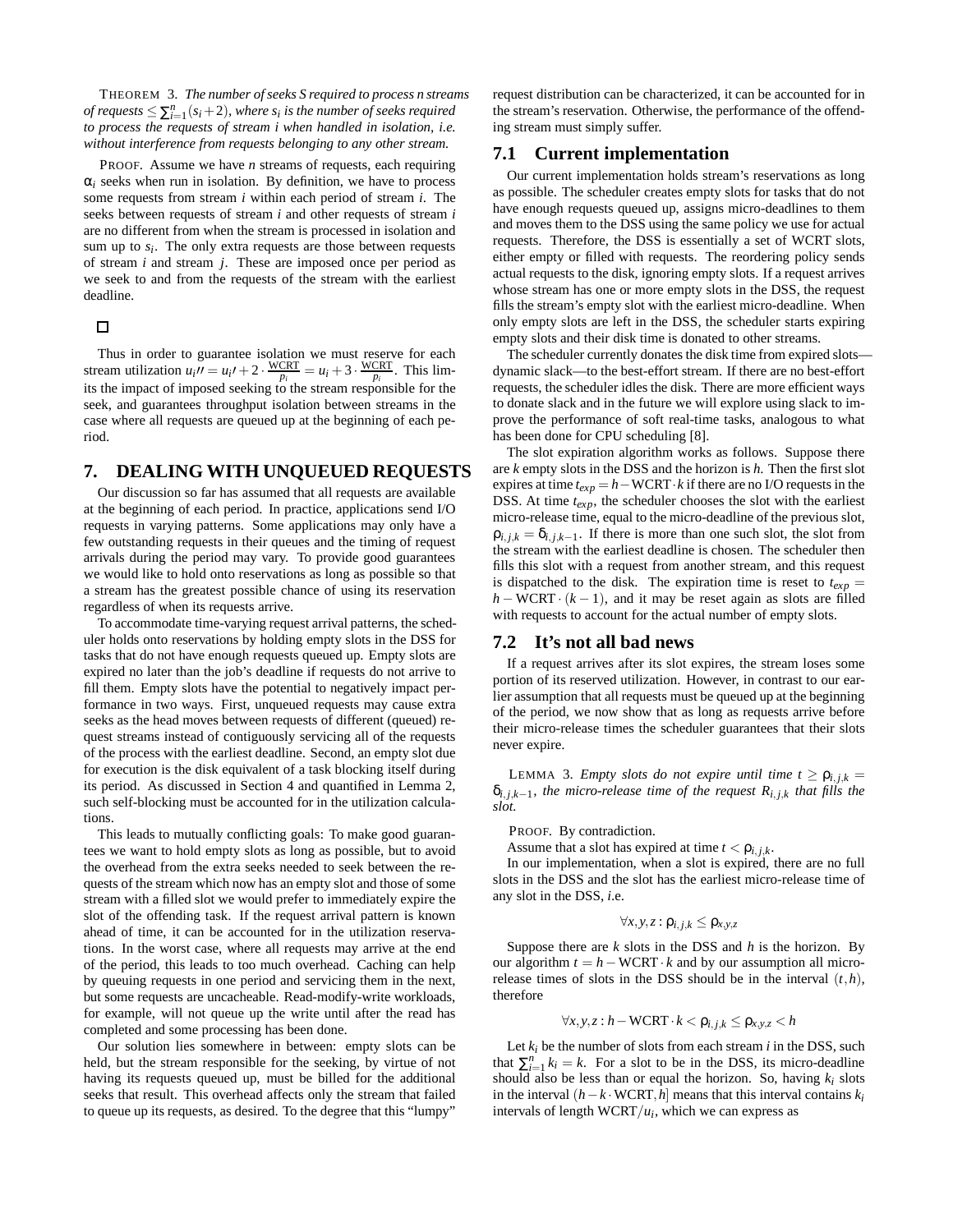$$
\forall i: k_i \cdot \frac{\text{WCRT}}{u_i} < k \cdot \text{WCRT}
$$

which implies  $\forall i : k_i < k \cdot u_i$ . Therefore, we know that

$$
\sum_{i=1}^n k_i < \sum_{i=1}^n k \cdot u_i
$$

 $\sum_{i=1}^{n} u_i \leq 1$ , so we have the inequality

$$
k < k \cdot \sum_{i=1}^{n} u_i \le k
$$

Thus we have the contradiction  $k < k$ .  $\Box$ 

Since slots do not expire until their micro-release times, if a stream sends I/O requests no later than their micro-release times, it is guaranteed to receive its full utilization. We prove this in the following theorem.

THEOREM 4. *If a stream of requests arrives such that each request*  $R_{i,j,k}$  *arrives no later than*  $\rho_{i,j,k}$ *, then the utilization*  $u_i$  *is guaranteed.*

PROOF. The only way a stream can get less than its reserved utilization is if it has a slot expired. By Lemma 3 this cannot happen unless a request arrived after its micro-release time  $\rho_{i,j,k}$ .

Despite this good news, it is still the case that slots left unfilled after their micro-release time can impose extra overhead. The overhead of accounting for the corresponding blocking time of a stream as well as the extra seeks imposed is quantifiable via an analysis similar to that in Theorem 1. However, we explain in the next section how the overhead can be mitigated by heuristic techniques that coalesce requests from outside the DSS when empty slots are encountered.

# **8. PERFORMANCE ENHANCEMENTS**

Early deadline extension and EDF only help if there are bottleneck requests—requests from the stream with the earliest deadline in the DSS. If the bottleneck stream has an empty slot in the DSS, the scheduler services other streams while holding empty slots for bottleneck requests. While extra seeks are inevitable for streams that send their requests late, when the bottleneck stream is using less disk time than it reserved it will force the scheduler to hold empty slots until they expire. This prevents the scheduler from extending the deadline, which leads to performance isolation problems.

In the case where a bottleneck stream has empty slots in the DSS, we try to increase the contiguity of requests in the DSS of non-bottleneck streams. Our initial approach moves requests to the DSS from each stream proportional to their utilization reservations. However, only requests from the stream with the earliest deadline must be in the DSS; the rest of the requests in the DSS can be chosen from other streams as long as all deadlines are met. In the example in Figure 2, the DSS can have 7 requests from stream B and none from stream C in the first DSS interval with the horizon of 250 ms. In the next interval with the horizon of 500 ms, the DSS will contain 3 requests from stream B and 4 requests from stream C; both streams will meet their deadlines.

To increase the contiguity of requests, non-bottleneck streams trade slots in the DSS with slots outside the DSS to maximize the number of filled slots from one stream in the DSS. Two streams are allowed to swap slots as long as the micro-deadlines of the slots are less than or equal the earliest deadline of the two streams. This does not violate deadlines: slots are of the same size; swapping them in schedule does not affect any stream except those whose slots were swapped, and as long as both slots have micro-deadlines less than or equal to both streams' deadlines, the same amount of work will be done before each deadline with and without the swap.

# **9. EVALUATION**

Our Fahrrad prototype is implemented as a loadable block-device driver for the Linux 2.6.17 kernel. The driver sits on top of an underlying disk device and exports a block device named /dev/fahrrad. All streams share the same underlying device. A user-level program makes reservations via an ioctl() call. An fcntl() call is used to associate an I/O stream with a reservation.

All of our experimental data was collected on a Hitachi Deskstar DJNA-371350, which is a 13.5 GB 7200 RPM IDE drive with an average seek time of 8.5 ms. In all experiments with more than one run, the variance is too small to be visible. Error bars are drawn (but invisible) for the first experiment and omitted for the remainder.

#### **9.1 Sequential workloads**

A key requirement is that our scheduler provide isolation between request streams, so that each stream gets its reserved utilization independent of the behavior of other streams. Our first experiment shows that Fahrrad provides perfect isolation when provided with sequential workloads having many outstanding I/Os. Since there are always I/Os available in the request queues, Fahrrad extends the DSS request horizon as soon as the bottleneck requests are serviced; request streams with small periods that limit the size of the DSS do not affect the performance of other sessions.

The workload consists of four sequential streams with many outstanding I/Os. Each stream starts at a different location on the disk, forcing a seek between requests of different streams. Each stream reserves 20% of the available disk time. Three of the streams have 2 second periods and the period of the fourth stream changes from 125 ms to 2 seconds. This workload is illustrative, but is not representative of actual applications, which do not generally vary their period dynamically at runtime. However, this allows us to view the behavior of the scheduler over a range of conditions.

The experiment measured the utilization and throughput that each stream received for different values of the period of stream 4. Figure 3(a) shows that each stream received 20% utilization, as they had reserved. Figure 3(b) shows that each stream received throughput based on its behavior, with streams 1-3 receiving equal throughput and stream 4 receiving throughput varying based on its period (and therefore its overhead to seek back and forth from the other streams each period).

It will not always be the case that all streams will have an infinite number of I/Os queued up. The next experiment examines this case by looking at how the presence of a hard real-time stream with a small period affects the performance of other streams in the system. The workload is the same as in the previous experiment, except stream 4 is a hard real-time (HRT) stream that sends a fixed number of I/Os in the beginning of each period and reserves disk time assuming worst-case execution time.

Figure 4(a) shows the utilization received by each stream. Streams 1–3 receive 20% utilization as reserved, since they always have I/Os outstanding. The hard real-time stream uses much less than 20% of the reserved utilization because it assumes absolute worstcase execution time when making its reservation. The received utilization of the HRT stream decreases as its period increases, because more of the (fixed number of) HRT requests can be scheduled together and thereby overhead required to service the HRT stream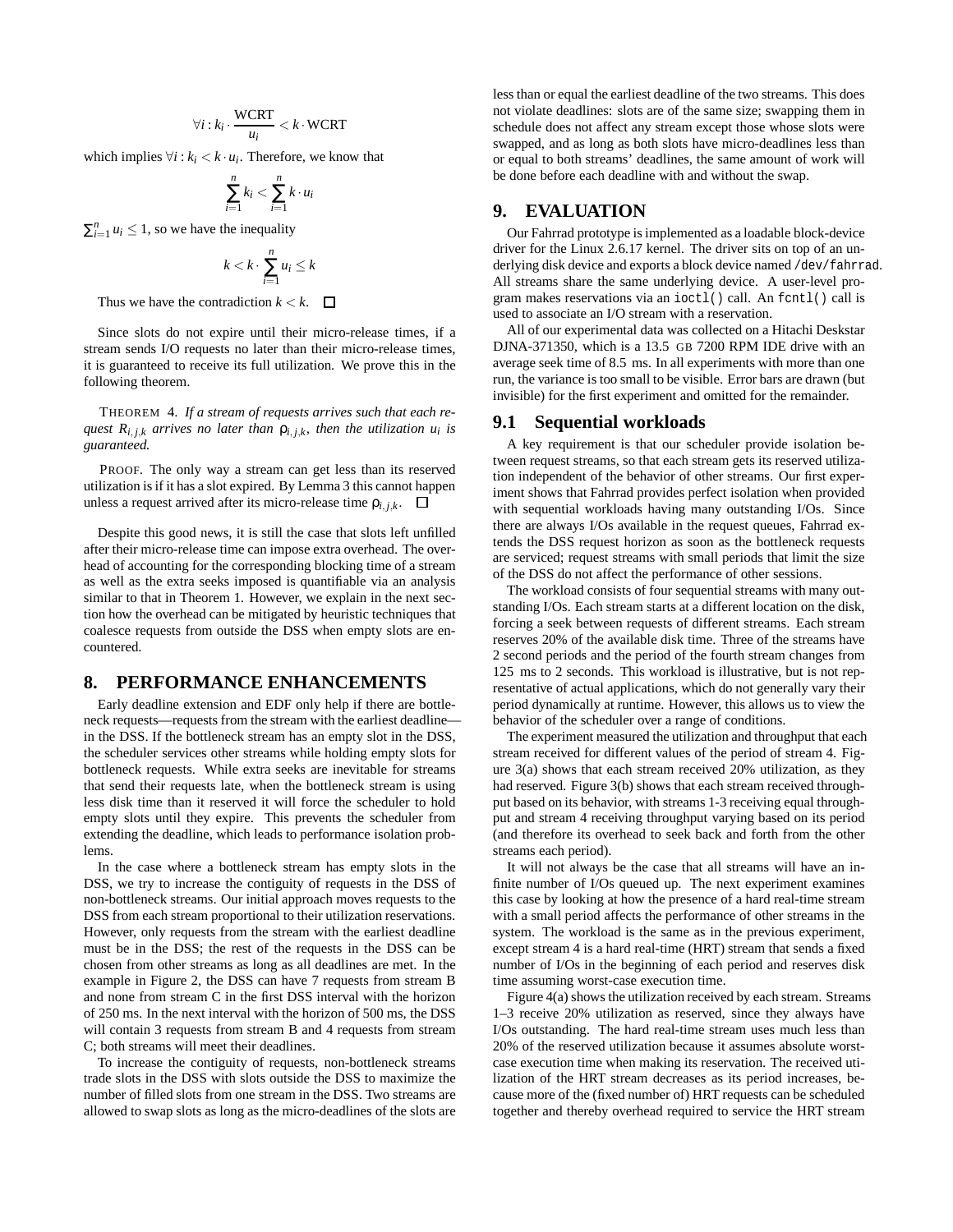

**3:** Performance of four sequential request streams as the period of stream 4 changes, while periods of other streams remain constant. Each stream reserves 20% of disk time. Results are the average of 10 runs, including error bars (too small to be visible).



**4:** Performance of four sequential streams with fixed periods as the period of the HRT stream changes. Each stream reserves 20% disk utilization. AFAP refers to sequential streams that queue requests as fast as possible. Results are the average of 10 runs.

decreases. As shown in Figure 4(b), the HRT stream receives its required throughput—the same as the number of I/Os per second it sends—so it does not need all of its reserved utilization.

Figure 4(b) shows that the throughput of streams 1–3 decrease somewhat in the presence of HRT stream with very small periods. Since the HRT stream uses much less disk time that it reserves, the scheduler creates empty slots to hold its reservation as long as possible. The HRT stream does not send more requests until the next period, so there is no opportunity to extend its deadline. In this case, slot swapping helps, but with very small HRT periods the performance of the other streams drops by 20-30% due to the limited sequentiality achievable from such swapping. For HRT periods greater than 500 ms, the performance of the other streams is not affected by the HRT stream.

The previous two experiments showed the affect of two extreme cases on the performance of streams in the system. The first case is most favorable for early deadline extension, which yields very good isolation. The second case is the least favorable: the HRT stream over-reserves utilization and ends up with many empty slots, so it is rarely possible to extend the deadline and we need to rely on slot swapping to provide good performance and isolation. Even in this case, we find very good isolation above periods of about 1/2 second, which is more than adequate for most I/O-based applications. Shorter periods are also feasible as long as adequate buffering is available.

# **9.2 Non-sequential workloads**

Non-sequential workloads add additional seeks into the request streams. These are handled by charging the appropriate stream for the seek, maintaining the isolation property of our scheduler.

The next experiment shows the behavior of the four streams from the previous experiment with the addition of a best-effort stream that sends random I/Os as fast as possible. Figure 5(a) shows that the utilization of the HRT stream is less than its reservation because its I/Os take less than worst-case time. All unused disk time, including that reserved but unused by the HRT stream, is (currently)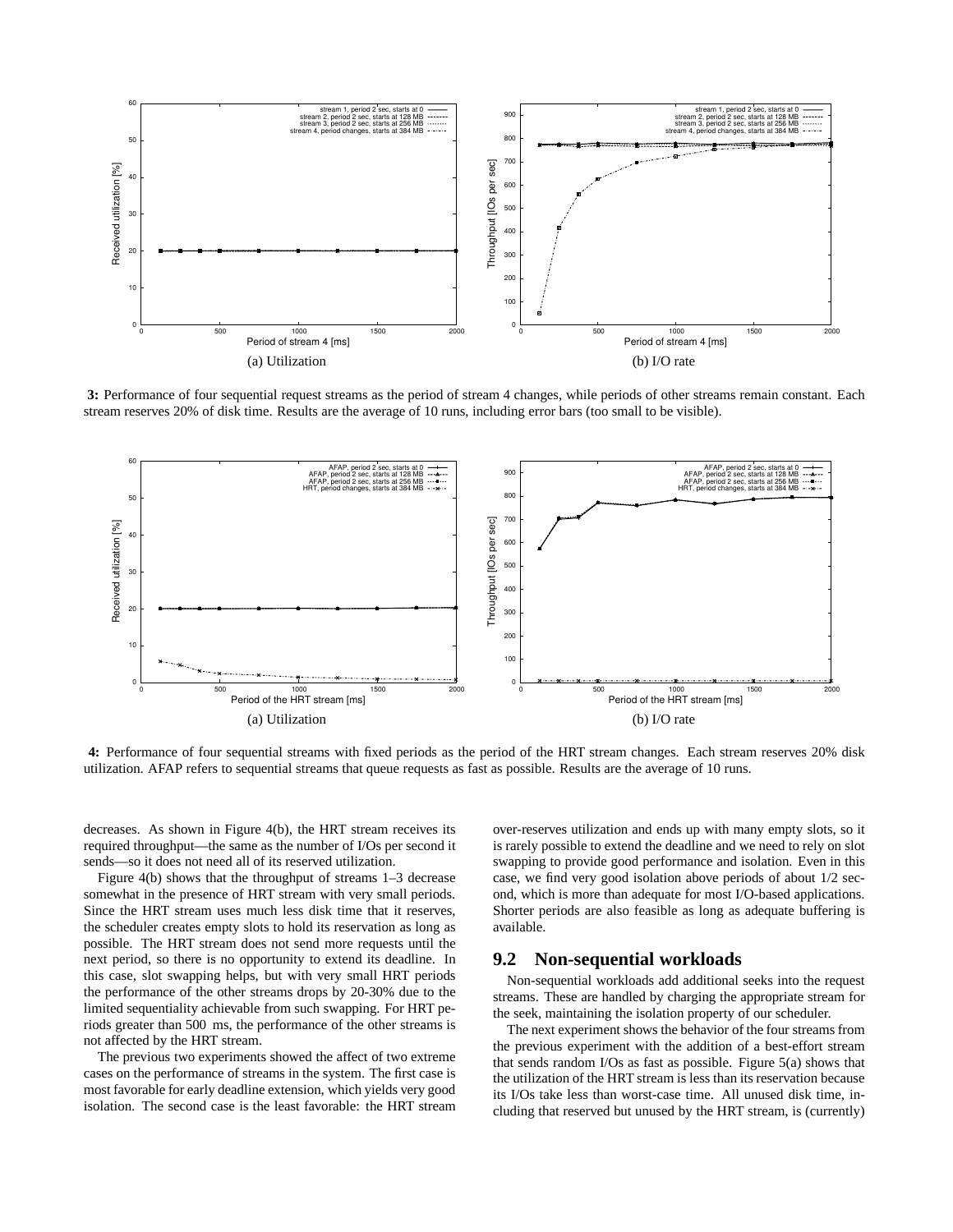

**5:** Performance of 4 sequential real-time streams and one best-effort stream as the period of the HRT stream changes. Each stream reserves 20% of disk time. AFAP refers to sequential streams that queue requests as fast as possible. Results are the average of 10 runs.

donated to the best-effort stream. The throughput of all streams, shown in Figure 5(b), drops a little because the streams are mixed with a random stream. This suggests that our seek billing model as implemented is as yet imperfect; other streams are being penalized somewhat for the misbehavior of the best-effort stream. Nevertheless, performance and isolation are still very good, especially when the HRT period is greater than about 1 second.

The next experiment shows the behavior of semi-sequential streams in the presence of both an HRT stream with different periods and a random best-effort stream. As above, the HRT stream, shown in Figure 6(a), receives no more utilization than it can use, and the remainder is made available to the best-effort stream. In this case, the throughput of each stream is determined by its I/O behavior, in this case its degree of sequentiality, as desired. The performance degradation is proportional to the number of seeks and is easily quantifiable off-line. This knowledge, together with a characterization of the application behavior, would be used by the broker to provide an appropriate utilization reservation for a given desired throughput.

#### **9.3 Workloads with latency requirements**

If a request stream sends I/Os according to its reservation, it is guaranteed to receive its reserved utilization and complete its I/O requests by the end of each period. In this case, I/O response times are bounded by the period of the request stream. The next experiment examines how period reservation affects request response times. The workload consists of one random hard real-time (HRT) stream and one best-effort stream that sends short bursts of random I/Os (maximum burst is 30 I/Os) at random times. The HRT stream sends a fixed number of I/Os in the beginning of each period and reserves 50% utilization assuming worst-case I/O execution time. The best-effort stream uses the remaining 50% of the disk time.

Figure 7 shows the cumulative distribution of request response times of the HRT stream for reservations with three different periods. Response times are generally shorter for smaller periods and they do not (usually) exceed the period of the stream. With the smallest period (150 ms), the HRT process has 8 outliers (deadline misses) out of 2000 requests, representing 0.4% of all requests. We attribute this to the non-real-time CPU scheduling of the workload generator that causes it to send some I/Os late. Requests that arrive



**7:** Cumulative distribution of request response times of the random HRT stream. The HRT stream reserves 50% of disk time, and it runs with one random bursty stream on background. Each line represents different period reservation for the HRT stream.

too late in the period are serviced in the next period. In the case when an I/O stream fails to queue up its requests before its slots expire, its request response times are bounded by two periods.

# **9.4 Comparison with a best-effort I/O scheduler**

Using a variety of tricks, including large I/O buffers, Linux is often able to provide good real-time I/O performance without any explicit real-time support. For example, we can run a video or audio player on Linux as long as we do not do much else. However, in the presence of other workloads, I/O performance can degrade seriously. The next experiment demonstrates this effect, showing the same workload under Linux and Fahrrad.The workload consists of the following streams: media 1 sends 400 sequential I/Os per 1 second period and reserves 20% of the disk time, media 2 sends 800 sequential I/Os per 1 second period and reserves 40% of the disk time, transaction sends short bursts of random I/Os at random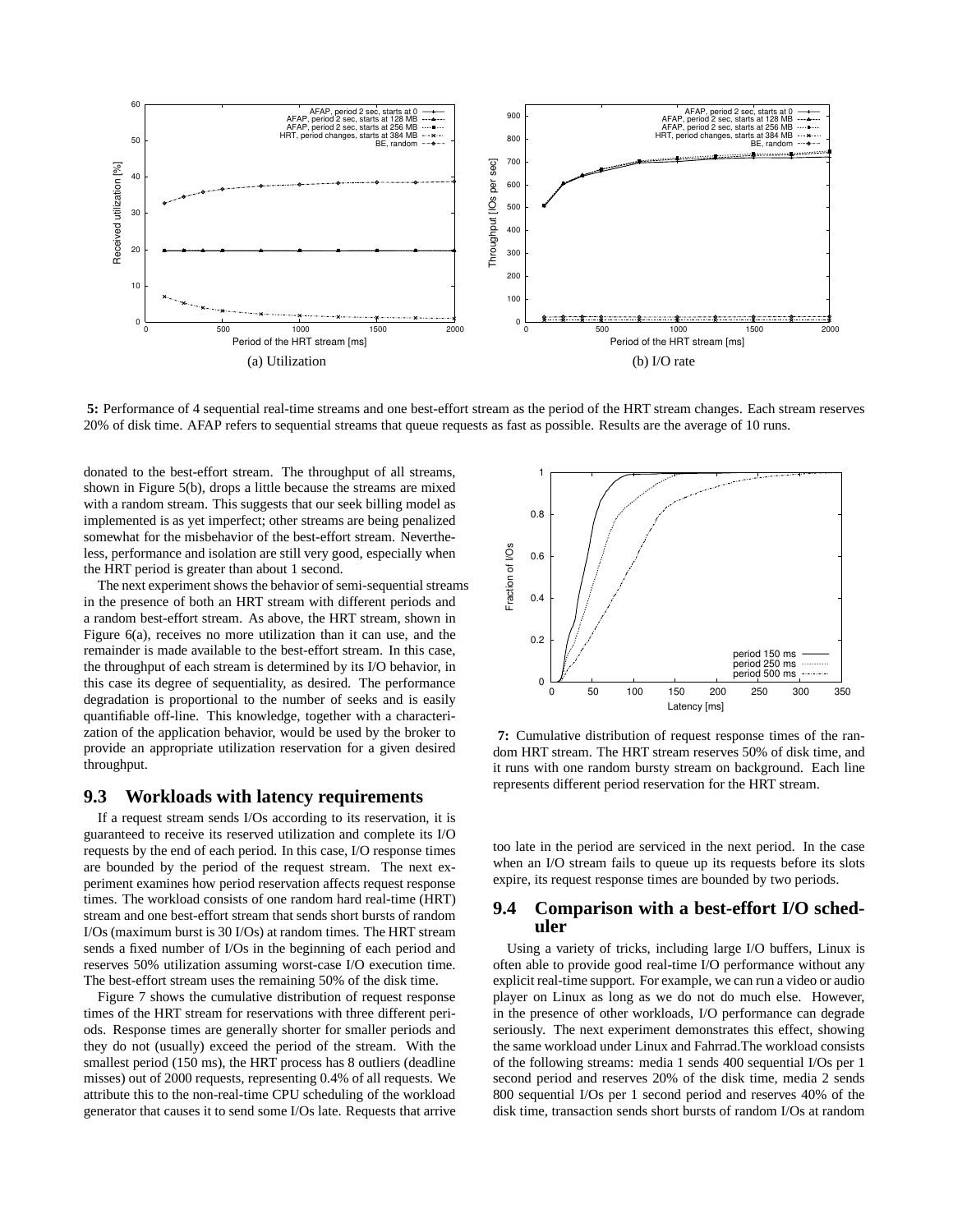

**6:** Performance of 4 semi-sequential real-time streams and one best-effort stream as the period of the HRT stream changes. Each stream reserves 20% of disk time. AFAP refers to sequential streams that queue requests as fast as possible. Results are the average of 10 runs.



**8:** Behavior of mixed workload during 500 seconds, with and without Fahrrad. Points are the average for 5-second intervals.

times and reserves 30% of disk time, and background stream uses remaining 10% of disk time for random I/O requests.

Figure 8 shows the throughput results during a 500 second interval. Linux fails to support the media 2 stream, providing an average of about 600 I/Os per second with high variance. Fahrrad meets both the utilization guarantees (not shown), and the throughput requirements of the I/O streams with extremely low variance. Not only does Fahrrad honor its reservations and meet all application performance requirements, its overall throughput exceeds that of Linux by about 200 I/Os per second.

# **10. RELATED WORK**

The spectrum of existing disk schedulers with QoS guarantees suggests that there is an "inevitable" tradeoff between providing good guarantees and providing good performance. On one side of the spectrum are schedulers that try to provide a degree of isolation between streams, but no real-time guarantees. Some of these schedulers have focused on fair resource sharing among multiple

streams, such as YFQ [3] and other fair-queuing algorithms [6, 7], Hierarchical Disk Sharing [21], and Zygaria [20]. Other schedulers have focused on sharing of bandwidth or I/O rate, including lottery scheduling [18].

Other schedulers support particular classes of real-time guarantees, such as schedulers targeting multimedia I/O, e.g. Clockwise [1]. They are effective in managing their designed workloads, but they do not support the full range of hard real-time, soft realtime and best-effort guarantees.

Cello [17], MARS [4], and the work by Wijayaratne and Reddy [19] support multiple classes of real-time and best-effort workloads by implementing a two-level hierarchy of schedulers. Shenoy *et al.* [17] concluded that time-based allocation is good for real-time workloads, such as video, and recommends using bandwidth allocation for other, more general workloads. Fahrrad differs from these schedulers by supporting the range of application requirements in a single scheduling algorithm.

Molano *et al.* [14] implemented a soft real-time filesystem in the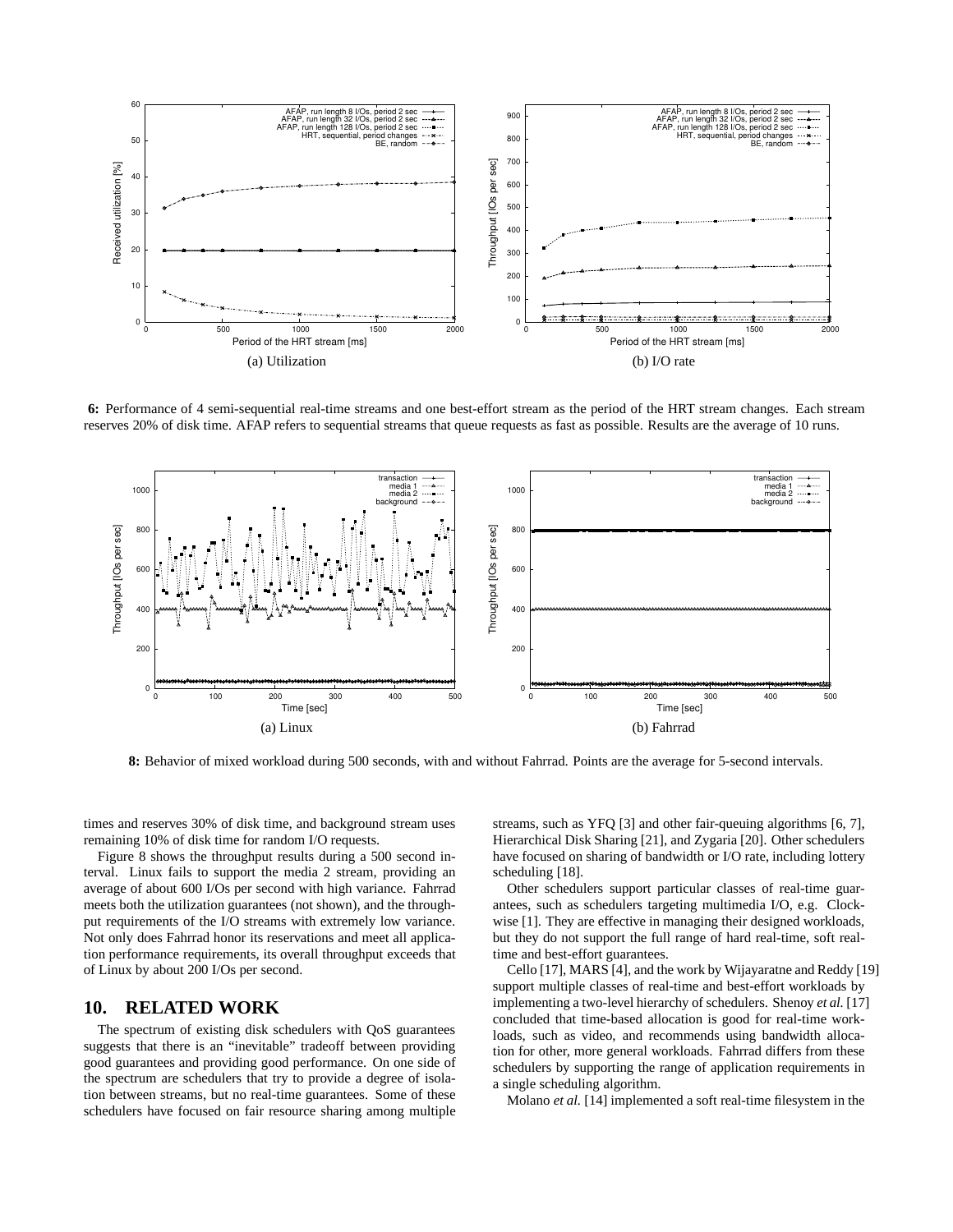RT-Mach kernel allowing for disk bandwidth reservations. The approach uses the same admission criteria as described in Theorem 1, but requires all requests scheduled for a single period to be sequential to guarantee all deadlines. In order to achieve more efficient resource usage the scheduler trades off hard real-time guarantees and fine granularity (short periods). Fahrrad provides fine-grained hard real-time guarantees without affecting resources available for other streams.

Several real-time scheduling algorithms [15, 5] aimed to optimize performance while meeting real-time guarantees by combining seek-optimizing algorithms such as SCAN with EDF real-time scheduling. SCAN-EDF [15] does so by sorting I/O requests in EDF order and re-ordering requests with the same deadline using SCAN. GSR [5] creates feasible scan-groups representing set of requests that can be executed while seeking in particular direction. Both algorithms focus on real-time scheduling of I/O requests with individual deadlines. Real workloads however do not usually require reservation on per I/O basis. Fahrrad supports arbitrary reservation granularities (periods), thus allowing more opportunities for reordering of requests in workloads with larger periods and more efficient scheduling as a result.

The most similar system to Fahrrad is the scheduling framework in DROPS [16], which supports hard real-time, soft realtime and best-effort guarantees. Like Fahrrad, DROPS allows arbitrary reservation granularities, but reservations are on throughput. DROPS tries to optimize disk utilization by dividing a job into mandatory and optional parts. Only mandatory requests are guaranteed and optional requests are executed if there is slack left from mandatory requests. Since mandatory part reservations are made using worst-case assumptions, reservable throughput is low. In contrast, Fahrrad is based on disk time utilization reservation, which avoids the need to make worst-case assumptions for reservations and thus allows more efficient disk resource reservation.

Fahrrad's DSS is similar to the Dynamic Active Subset (DAS) in DROPS, which is a subset of outstanding disk requests which can be sent to disk in any order without violating guarantees. DAS uses Shortest Access Time First algorithm to dispatch requests to the disk. However, Reuther *et al.* [16] do not discuss how they handle unqueued requests and the guarantees in the case of different arrival times of requests. Also, the admission control in scheduling framework in DROPS does not reserve the extra time needed to account for non-preemptability of I/O requests.

Fahhrad does not exploit any knowledge about disk characteristics. An alternative approach that others have advocated [12, 13, 16] is to take into account detailed knowledge about the disk, *i.e.* layout of blocks on the disk platter, disk geometry, seek times, and rotational speed. Previous experience of one of the authors of this paper has shown that it is time consuming to model the disk, because every disk has different characteristics, and as a result it is not practical. This experience was a basis of our work to provide a disk scheduler that does not require detailed knowledge about the disk.

# **11. CONCLUSIONS**

The Fahrrad disk I/O scheduler provides correct real-time scheduling of a combination of hard and soft real-time I/O streams within a single scheduler. It guarantees that an I/O stream will obtain a specified amount of utilization of the disk, with a specified period. A basic scheduling algorithm, which uses EDF internally, correctly handles non-preemptible I/O requests. Adding an ordering mechanism—the DSS—to the algorithm allows the scheduler to obtain good performance by ordering requests to account for the statefulness of disk I/O processing. The techniques for ordering

requests within the DSS preserve the scheduler's correctness.

The amount of utilization reserved for a given request stream must be "padded" with the utilization for at least one extra worstcase request to meet utilization guarantees, and that padding with three worst-case requests worth ensures that each stream's throughput expectation, from which the utilization reservation is derived, is isolated from the behavior of other streams.

We have implemented Fahrrad as a loadable block-device driver for the Linux 2.6.17 kernel. Our implementation includes most of the features presented above including request queues, the DSS, micro-deadline adjustment, early deadline extension, and slot swapping. We have not fully implemented the admission control requirements and do not yet bill entirely correctly for the extra seeks imposed on a stream each period.

The experiments we have run using this implementation show that the driver delivers excellent performance. The utilization-based admission control allows us to reserve resources for a range of applications. The driver provides isolation even in the presence of a hard real-time stream with a short period. The deadline extension, bottleneck scheduling, and slot swapping mechanisms yield throughput equivalent to, and occasionally better than, the traditional Linux (best-effort) disk driver.

# **12. REFERENCES**

- [1] P. Bosch, S. J. Mullender, and P. G. Jansen. Clockwise: A mixed-media file system. In *Proceedings of the 1999 IEEE International Conference on Multimedia Computing and Systems (ICMCS '99)*, pages 277–281, June 1999.
- [2] S. A. Brandt, S. Banachowski, C. Lin, and T. Bisson. Dynamic integrated scheduling of hard real-time, soft real-time and non-real-time processes. In *Proceedings of the 24th IEEE Real-Time Systems Symposium (RTSS 2003)*, pages 396–407, Dec. 2003.
- [3] J. L. Bruno, J. C. Brustoloni, E. Gabber, B. Özden, and A. Silberschatz. Disk scheduling with quality of service guarantees. In *Proceedings of the 1999 IEEE International Conference on Multimedia Computing and Systems (ICMCS '99)*, pages 400–405, 1999.
- [4] M. M. Buddhikot, X. J. Chen, D. Wu, and G. M. Parulkar. Enhancements to 4.4 BSD UNIX for efficient networked multimedia in project MARS. In *Proceedings of the 1998 IEEE International Conference on Multimedia Computing and Systems (ICMCS '98)*, pages 326–337, June 1998.
- [5] H.-P. Chang, R.-I. Chang, W.-K. Shih, and R.-C. Chang. GSR: A global seek-optimizing real-time disk-scheduling algorithm. *Journal of Systems and Software*, 80(2):198–215, Feb. 2007.
- [6] P. Goyal, H. M. Vin, and H. Cheng. Start-time fair queuing: A scheduling algorithm for integrated services packet switching networks. In *Proceedings of SIGCOMM 1996, the ACM Symp. on Communications, Architectures, and Protocols*, pages 157–168, 1996.
- [7] W. Jin, J. S. Chase, and J. Kaur. Interposed proportional sharing for a storage service utility. In *Proceedings of the 2004 SIGMETRICS Conference on Measurement and Modeling of Computer Systems*, pages 37–48, 2004.
- [8] C. Lin and S. A. Brandt. Improving soft real-time performance through better slack reclaiming. In *Proceedings of the 26th IEEE Real-Time Systems Symposium (RTSS 2005)*, pages 3–14, Miami, Florida, Dec. 2005.
- [9] C. Lin, T. Kaldewey, A. Povzner, and S. A. Brandt. Diverse soft real-time processing in an integrated system. In